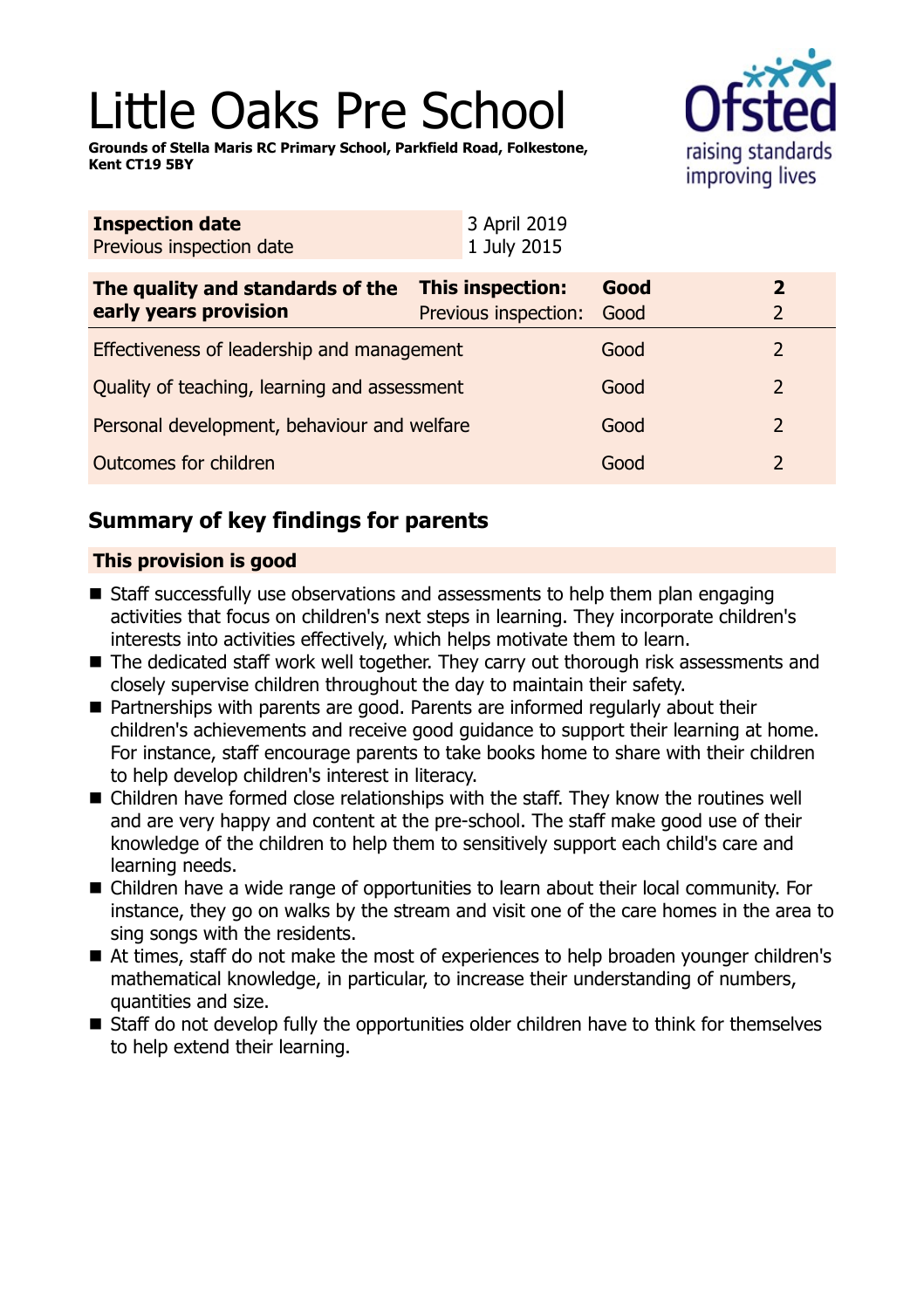## **What the setting needs to do to improve further**

## **To further improve the quality of the early years provision the provider should:**

- $\blacksquare$  review and improve the opportunities younger children have to develop their mathematical knowledge and skills
- continue to help support staff to make the most of experiences that arise to challenge older children's thinking more deeply and express their knowledge and understanding.

## **Inspection activities**

- $\blacksquare$  The inspector observed the quality of teaching in all areas to assess the impact on children's learning.
- $\blacksquare$  The inspector completed a joint observation with the manager.
- $\blacksquare$  The inspector discussed with the manager how she evaluates the provision and the plans they have to continue to develop the setting.
- The inspector spoke to staff, children and parents to obtain their views on the preschool.
- The inspector sampled a range of relevant documentation, including children's assessment documents, staff qualification certificates, and safeguarding policies and procedures.

#### **Inspector**

Sara Garrity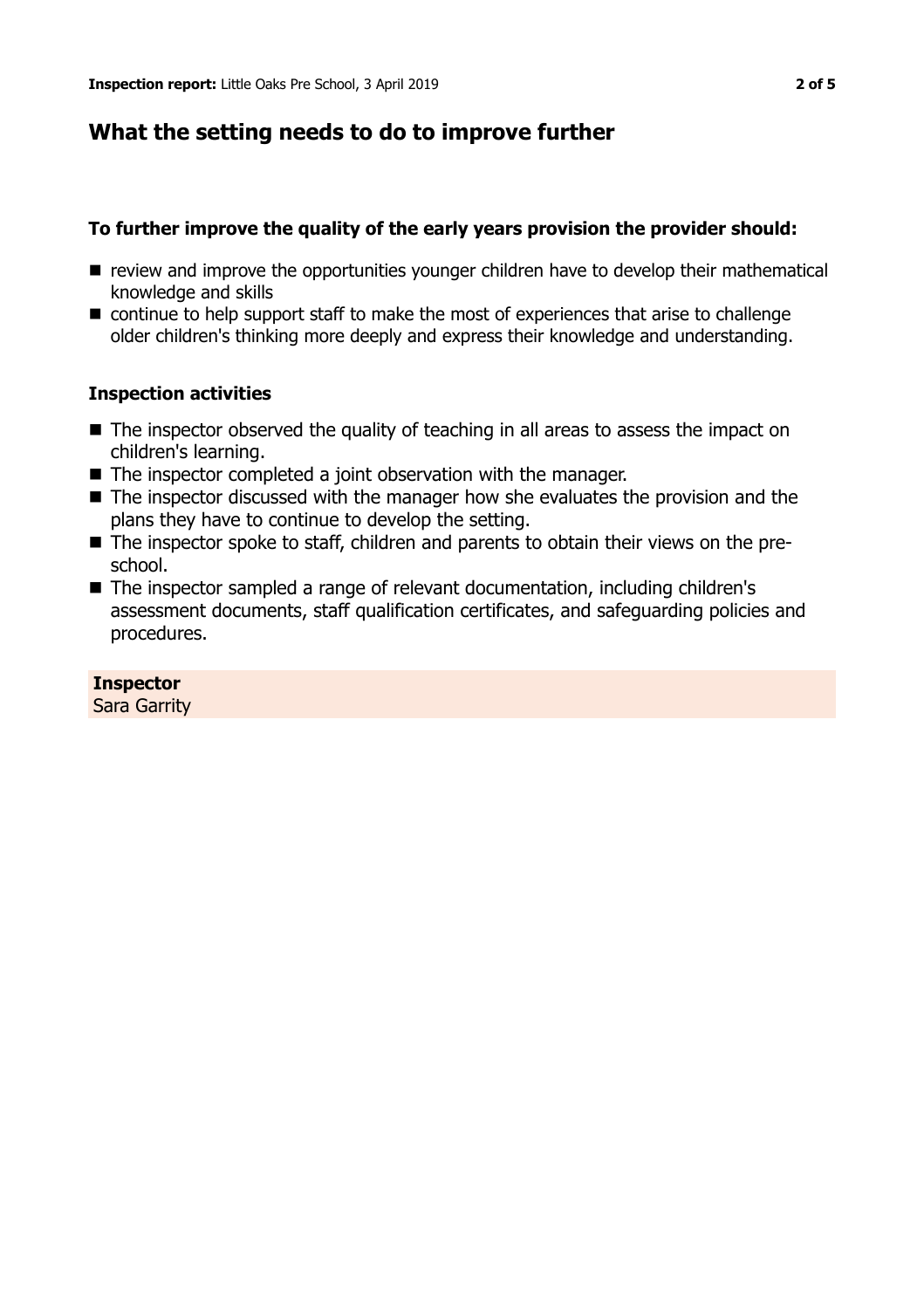## **Inspection findings**

## **Effectiveness of leadership and management is good**

The manager and staff have a clear understanding of their role in protecting children from harm. They are fully aware of what to do should they have any concerns about children's welfare. Safeguarding is effective. The providers make sure that staff have a good range of opportunities to continue their professional development. For example, staff attend training courses and visit other settings to share best practice. The manager monitors children's development and progress to help quickly identify any gaps in learning. Good use is made of additional funding to help ensure children receive any additional support needed. They have established strong links with early years professionals and schools to help meet children's individual needs and provide continuity of care and learning.

### **Quality of teaching, learning and assessment is good**

Staff promote the development of children's speech and language skills. For example, they sensitively repeat words back so that children can hear them pronounced correctly. Staff make good use of circle time to help develop older children's listening and attention skills. For instance, children listened to their friends before taking their turn to say a new word that began with the letter of the week. Children are curious, motivated learners who are eager to join in with activities. For example, they investigate the feel of different textures as they make marks in a variety of materials, such as cornflour and shaving foam. This helps them to develop their interest in literacy as they explore different media.

#### **Personal development, behaviour and welfare are good**

Children's behaviour is good and appropriate for their age. Staff are positive role models who make effective use of praise to encourage children to have a go and develop a sense of achievement. Staff support children to learn about healthy lifestyles. They provide children with healthy snacks and encourage them to drink water throughout the day. Children have opportunities to develop their physical skills. For example, they can climb on the large play equipment to develop their strength and coordination. Children have space to run around and interact with their friends as they explore the many exciting play activities on offer in the constantly evolving outside area.

#### **Outcomes for children are good**

Children, including those with special educational needs and/or disabilities (SEND), make good progress. They are confident and keen to develop their skills. For instance, younger children learn how to use scissors, while older children enjoy making shapes in the ice with a hammer. Children develop the skills they need for their future learning and move to school. For example, older children practise getting changed into their shorts and Tshirts before playing games in the hall. They are proud of their achievements and eager to show staff how quickly they can change back in to their pre-school clothes. Children are kind to their friends and are learning to share. For instance, they take turns to pour sprinkles onto the top of shaving foam ice cream cones they have made.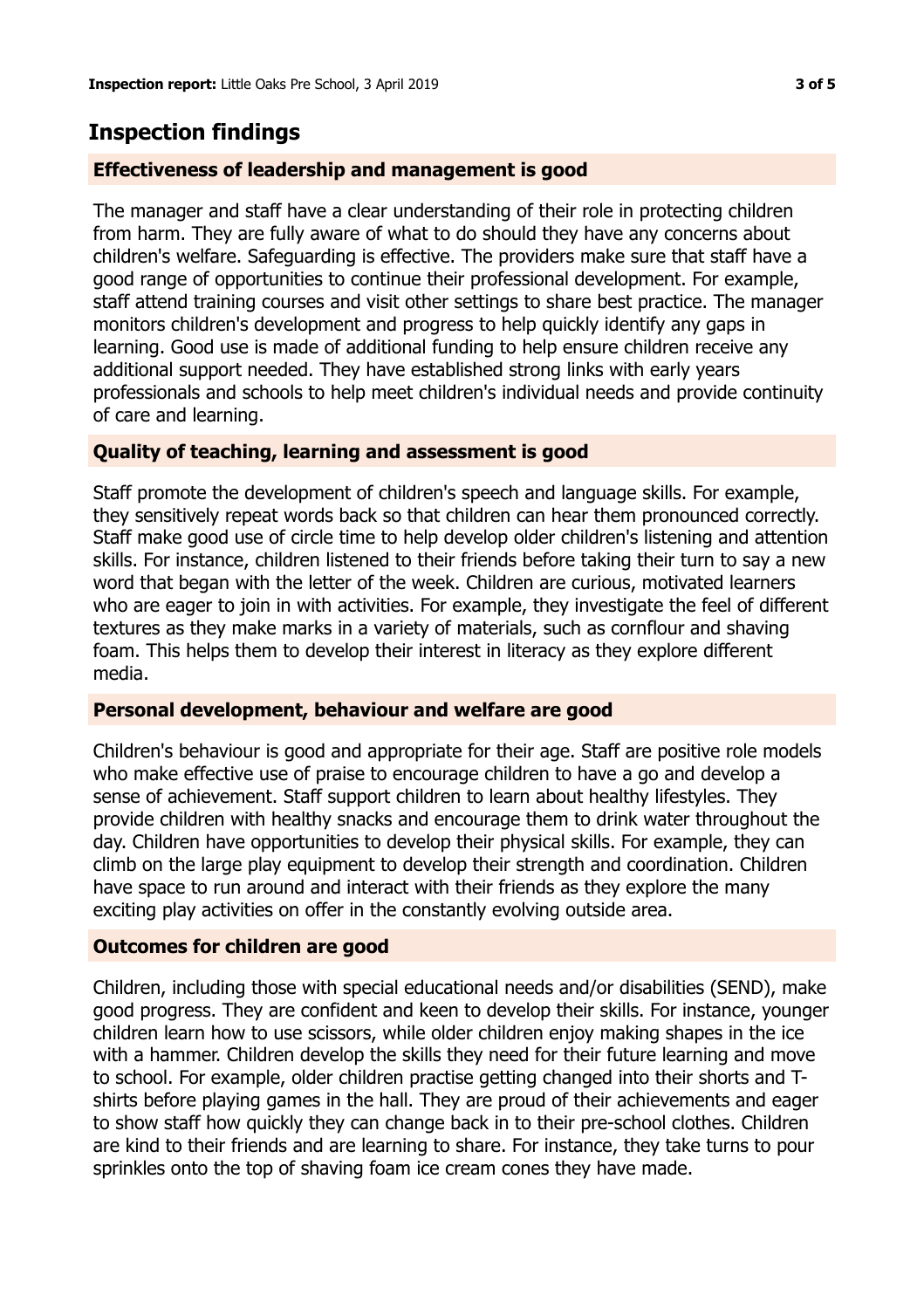## **Setting details**

| Unique reference number                             | EY364356                                                                             |  |
|-----------------------------------------------------|--------------------------------------------------------------------------------------|--|
| <b>Local authority</b>                              | Kent                                                                                 |  |
| <b>Inspection number</b>                            | 10063790                                                                             |  |
| <b>Type of provision</b>                            | Childcare on non-domestic premises                                                   |  |
| <b>Registers</b>                                    | Early Years Register, Compulsory Childcare<br>Register, Voluntary Childcare Register |  |
| Day care type                                       | Full day care                                                                        |  |
| <b>Age range of children</b>                        | $2 - 4$                                                                              |  |
| <b>Total number of places</b>                       | 36                                                                                   |  |
| Number of children on roll                          | 60                                                                                   |  |
| Name of registered person                           | Little Oaks Early Years Limited                                                      |  |
| <b>Registered person unique</b><br>reference number | RP519609                                                                             |  |
| Date of previous inspection                         | 1 July 2015                                                                          |  |
| <b>Telephone number</b>                             | 01303 850205                                                                         |  |

Little Oaks Pre School is one of six settings run by Little Oaks Early Years Limited. It registered in 2008 and operates from a mobile unit in the grounds of Stella Maris Catholic Primary School in Folkestone, Kent. The provider employs nine members of childcare staff. Of these, five hold appropriate early years qualifications at level 3 or above. One member of staff and both providers hold early years professional status. The pre-school is open from Monday to Friday during term time only. Sessions are from 8.30am until 3pm. The pre-school provides funded early education for two-, three- and four-year-old children.

This inspection was carried out by Ofsted under sections 49 and 50 of the Childcare Act 2006 on the quality and standards of provision that is registered on the Early Years Register. The registered person must ensure that this provision complies with the statutory framework for children's learning, development and care, known as the early years foundation stage.

Any complaints about the inspection or the report should be made following the procedures set out in the guidance Complaints procedure: raising concerns and making complaints about Ofsted, which is available from Ofsted's website: www.ofsted.gov.uk. If you would like Ofsted to send you a copy of the guidance, please telephone 0300 123 4234, or email [enquiries@ofsted.gov.uk.](mailto:enquiries@ofsted.gov.uk)